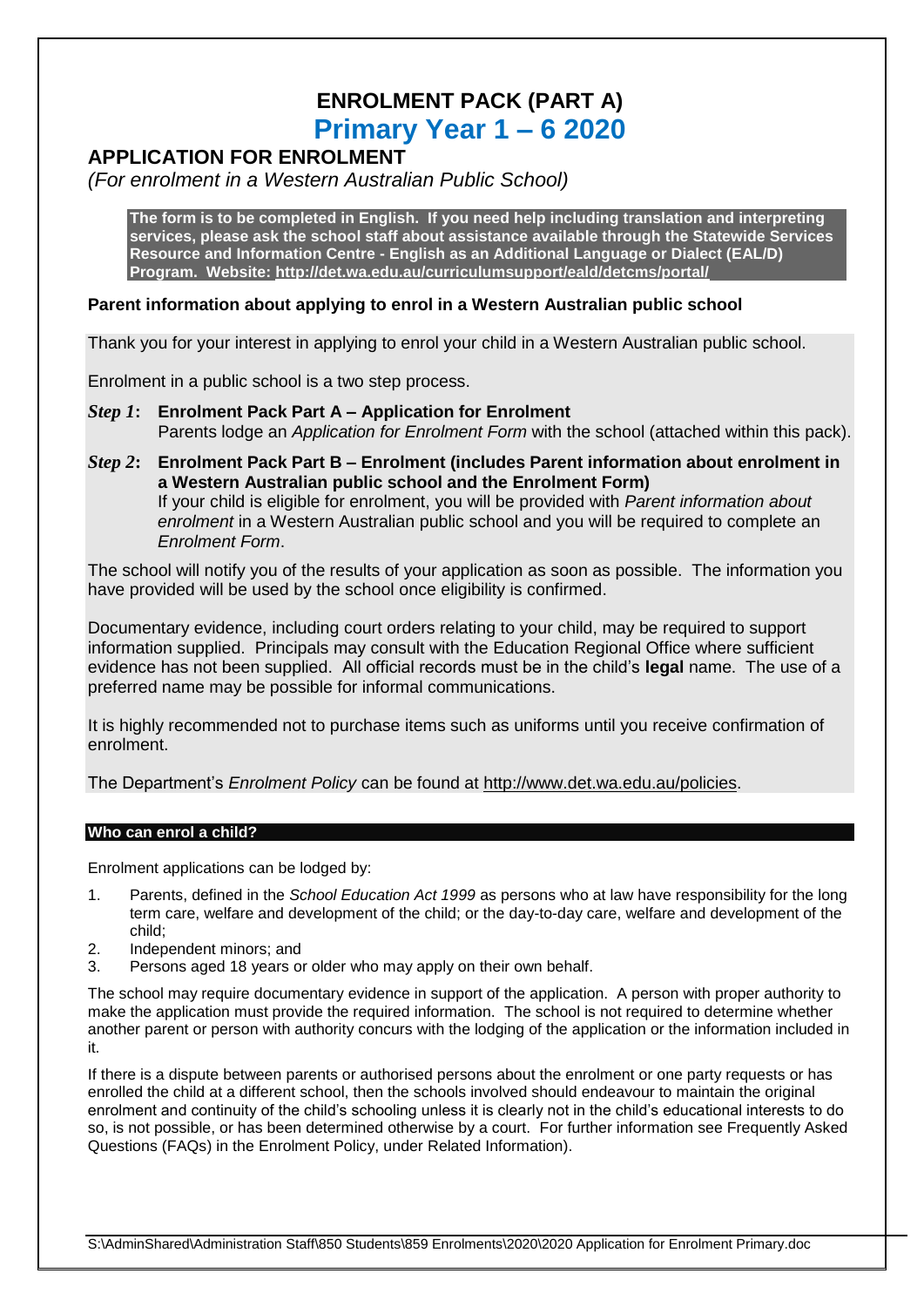#### **Who can be enrolled?**

Permanent Australian residents and those children holding an approved visa subclass are entitled to be enrolled, although not necessarily at a particular school unless the school has a 'local-intake area' (refer section **Applications to local-intake schools (compulsory years of schooling)** below). Those overseas students who do not have an entitlement to enrol in a public school may be enrolled on a full fee paying basis under conditions which the school will outline.

In establishing a usual place of residence, the *Residential Parks (Long-stay Tenants) Act 2006* recognises any agreement conferring the right to occupy premises for a fixed term of three months or longer. Short term residential arrangements can be accepted in cases such as recent arrival in the State, residence in boarding houses and caravan parks, or homelessness.

Schools may not enrol children who are:

- 1. receiving home education; or
- 2. applying to enrol at another school; or
- 3. enrolled at another Kindergarten (public or private), unless transferring.

The principal may consider whether a child may attend for a short period (s 75(2) *School Education Act 1999*) and may consult with the school in which the student is already enrolled before a decision about attending is made. Attendance for more than four weeks requires that the student relinquish enrolment at the school in which the student is already enrolled.

#### **Where can students be enrolled?**

The enrolment requirements differ from school to school. Local-intake schools have a designated geographical area from which enrolments are taken. Local-intake schools must accept all applicants from within their defined area, subject to residential qualifications. Non local-intake schools may receive applications but not necessarily enrol all applicants (see below for further advice on applications to non local-intake schools).

If you are unsure whether the school you applied for has local-intake status, you may check the *Declaration of Local-Intake Areas for Schools* on the Department's policies website at [http://www.det.wa.edu.au/policies,](http://www.det.wa.edu.au/policies) (Browse via A-Z document list). Further information is available from the *Enrolment* **policy/Enrolment Procedures/Local-intake area schools**, or contact either the principal of the school or the Coordinator Regional Operations at the local Education Regional Office.

#### **Applications to local-intake schools (compulsory years of schooling)**

Where the school has a local-intake area, an eligible child whose place of residence is within that area is guaranteed enrolment in the compulsory years of schooling (Pre-primary to Year 12).

Children whose usual place of residence is not in the local-intake area are accommodated where possible. If the school has further capacity to accommodate children from outside the local-intake area, after making provision for local-intake area needs, the following selection criteria are to be applied in considering applications for enrolment:

| <b>First Priority</b>                                                    | <b>Second Priority</b>                                                                         | <b>Third Priority</b>                                                                                |
|--------------------------------------------------------------------------|------------------------------------------------------------------------------------------------|------------------------------------------------------------------------------------------------------|
| Child qualifying for an<br>approved specialist<br>program for that year. | Child who has a sibling also enrolled<br>at the school in the current year,                    | Child who does not have a sibling<br>enrolled at the school in the current                           |
|                                                                          | (other than siblings enrolled in<br>specialist programs), and who lives<br>nearest the school. | year, or who has a sibling enrolled in<br>a specialist program, and who lives<br>nearest the school. |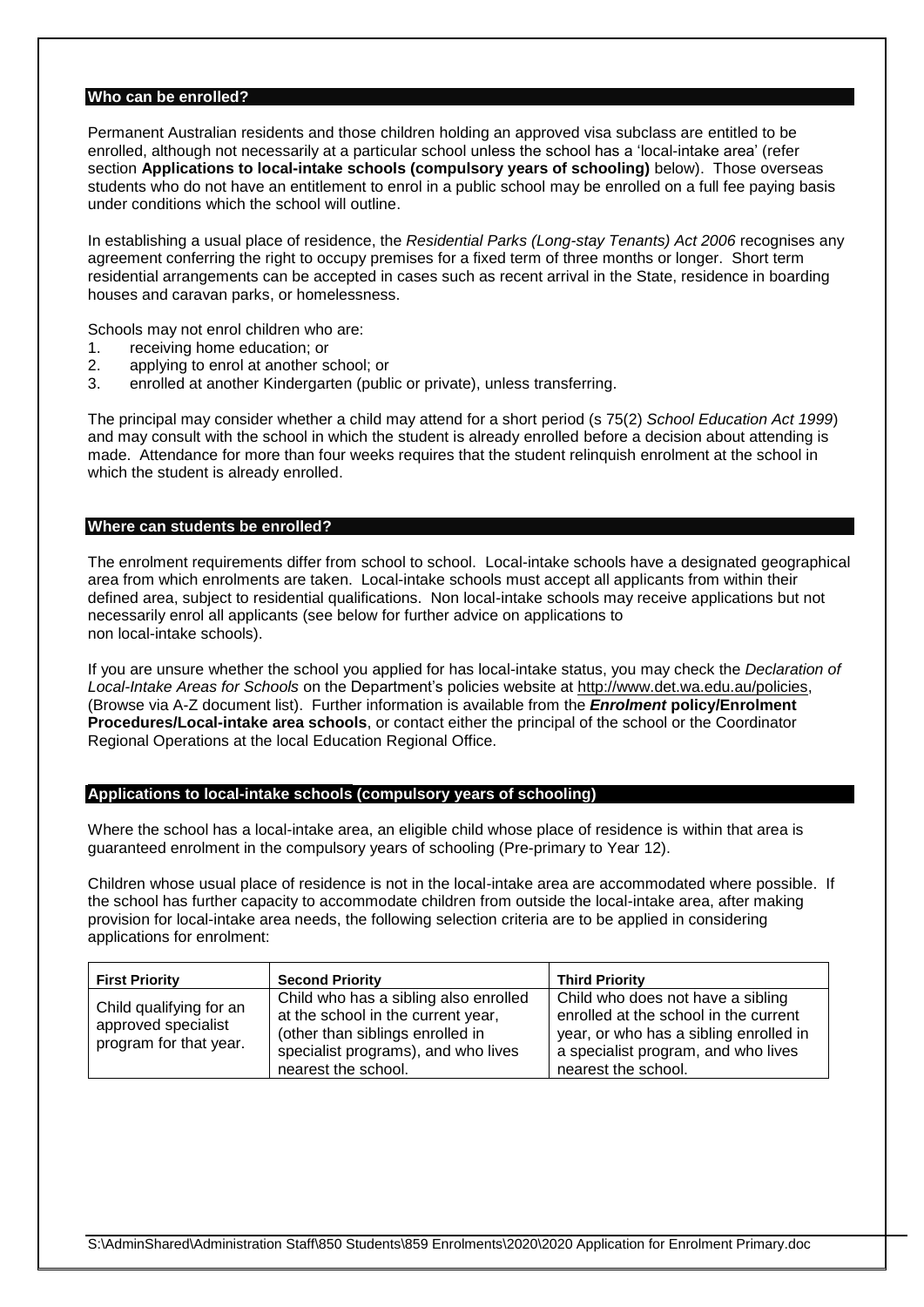#### **Applications to local-intake schools (pre-compulsory years of schooling)**

Students in the pre-compulsory year of schooling (Kindergarten) are guaranteed a place in a public school. Where possible this will be their local school. The following selection criteria are to be applied in considering applications for enrolment:

| <b>First Priority</b>                                                                                                                                          | <b>Second Priority</b>                                                                                                                                  | <b>Third Priority</b>                                                                                                                                              | <b>Fourth Priority</b>                                                                                                                                                  |
|----------------------------------------------------------------------------------------------------------------------------------------------------------------|---------------------------------------------------------------------------------------------------------------------------------------------------------|--------------------------------------------------------------------------------------------------------------------------------------------------------------------|-------------------------------------------------------------------------------------------------------------------------------------------------------------------------|
| Child residing in the<br>local-intake area who<br>has a sibling also<br>enrolled at the school in<br>the current year, and<br>who lives nearest the<br>school. | Child in the local-intake<br>area who does not have<br>a sibling enrolled at the<br>school in the current<br>year, and who lives<br>nearest the school. | Child not residing in the<br>local-intake area who<br>has a sibling also<br>enrolled at the school in<br>the current year, and<br>who lives nearest the<br>school. | Child not residing in the<br>local-intake area who<br>does not have a sibling<br>enrolled at the school in<br>the current year, and<br>who lives nearest the<br>school. |

#### **Applications to non-local-intake schools (pre-compulsory and compulsory)**

Where the school does not have a local-intake area and the number of applications exceeds the number of places available, the child living nearest to the school will be given priority. Parents applying to enrol their children in specialist programs and siblings of children already enrolled at the school do not have priority over those children living nearest the school. That is, proximity to the school is the only criterion to be used in non local-intake schools.

#### **Lodging Applications and Enrolment Forms from local-intake area students**

Families residing in the local-intake area may lodge the Application for Enrolment Form and the Enrolment Form concurrently, with the agreement of the school.

#### **Applications for starting school and for the first year of secondary school**

Parents are encouraged to apply by the closing date in the year prior to attending, even if the child is of compulsory school age (Pre-primary to Year 12) and is guaranteed a place in the local school. This assists schools with planning.

For children of compulsory school age wishing to enrol at a school that is not the local school the closing date for applications for the first round of offers is the first Friday in Term 3 of the previous year.

For children starting in Kindergarten the closing date for applications for the first round of offers is the first Friday in Term 3 of the previous year.

Applications may still be made after this date and will be considered on a case by case basis, in accordance with the Department of Education's *Enrolment Policy* which can be found at [http://www.det.wa.edu.au/policies.](http://www.det.wa.edu.au/policies)

#### **Requested documentation**

You will be asked to show your child's Birth Certificate (original or certified copy) or birth extract or equivalent identity documents; your child's 'Immunisation Certificate'; usual place of residence: for example utilities account, lease agreement of at least three months, proof of ownership of property, driver's licence, statutory declaration, copies of any Family Court or other court orders, and visa details (if applicable) - Principals may accept a maximum of 3 documents as evidence of residential address.

Once the application has been accepted, you will be required to complete an Enrolment Form and submit it to the school (refer to the Enrolment Pack Part B – Enrolment). If your Application for Enrolment is not accepted, you will be advised in writing within three weeks of the advertised closing date for applications.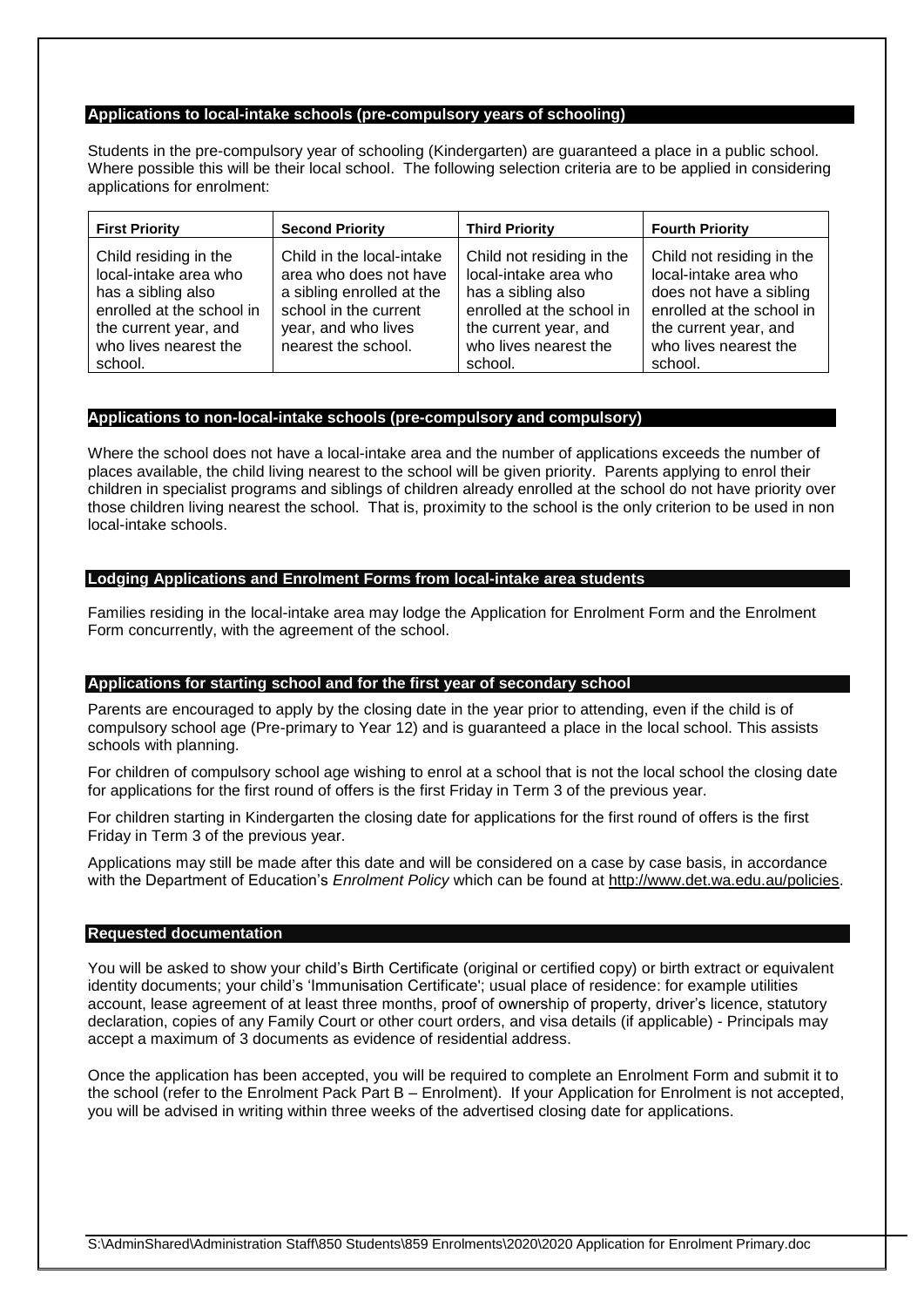#### **Eligibility to enrol in a particular school**

The only guaranteed place in a public school is if you live in the local-intake area of that school. Enrolment in a particular primary school does not guarantee a place at a specific secondary school.

#### **Applications to transfer from another school**

Decisions about the enrolment of your child into a specific year of schooling and/or the educational program will be based on age eligibility, as well as the child's level of previous schooling, achievement levels and identified needs.

If you are applying for the following year, you will be advised in writing about your application within three weeks of the closing date for applications (that is after the end of the first week of Term 3). If you are applying for the current year, you will be advised in writing as soon as possible.

Once the application has been accepted, in addition to the Enrolment Form you will also need to supply evidence of your child's progress from the previous school. This can be in the form of reports, records or samples of work.

If your child has gained enrolment from outside the local-intake area into a specialist program, any siblings cannot be guaranteed enrolment to the same school.

#### **Kindergarten**

The Western Australian Government fully funds Kindergarten for age-eligible children in public schools and supplements the cost of Kindergarten in Catholic and independent schools. Children may be enrolled in Kindergarten in one school only, either public or private.

#### **Disclosure of information**

#### *For parents of students with disability*

In order to provide an appropriate education program the school may require specific information relating to your child's disability and personal needs to enable the school to make any necessary teaching and learning adjustments. The school may also use the information you provide when applying for specialist resources or services and/or supplementary funding to support your child's education.

#### *Suspensions and exclusions*

Information on any suspensions and exclusions needs to be provided to the school at the time of applying to enrol. This information will help the school to provide your child with any support that may be required.

Children currently under suspension from a public school cannot be enrolled at another public school until the suspension period expires.

Children who have previously been suspended or excluded from a public school may be required to enter into a behaviour agreement with the school if enrolment is accepted.

#### **Confidentiality**

All information provided on this form will be treated confidentially. Section 242 of the *School Education Act 1999* precludes this information from being used for any purpose other than: to determine whether your application for enrolment can be accepted; to assist the school with addressing any needs for your child if enrolment is accepted; and to comply with legal requirements or ministerial directions.

#### **Disputes**

Should you disagree with a school's advice regarding your application for enrolment please contact the principal in the first instance. The Coordinator Regional Operations at your Education Regional Office can provide advice if a concern has not been resolved. Information about formal disputes can be obtained from the school, the Education Regional Office or the Department's *Enrolment Policy* which can be found at [http://www.det.wa.edu.au/policies.](http://www.det.wa.edu.au/policies)

S:\AdminShared\Administration Staff\850 Students\859 Enrolments\2020\2020 Application for Enrolment Primary.doc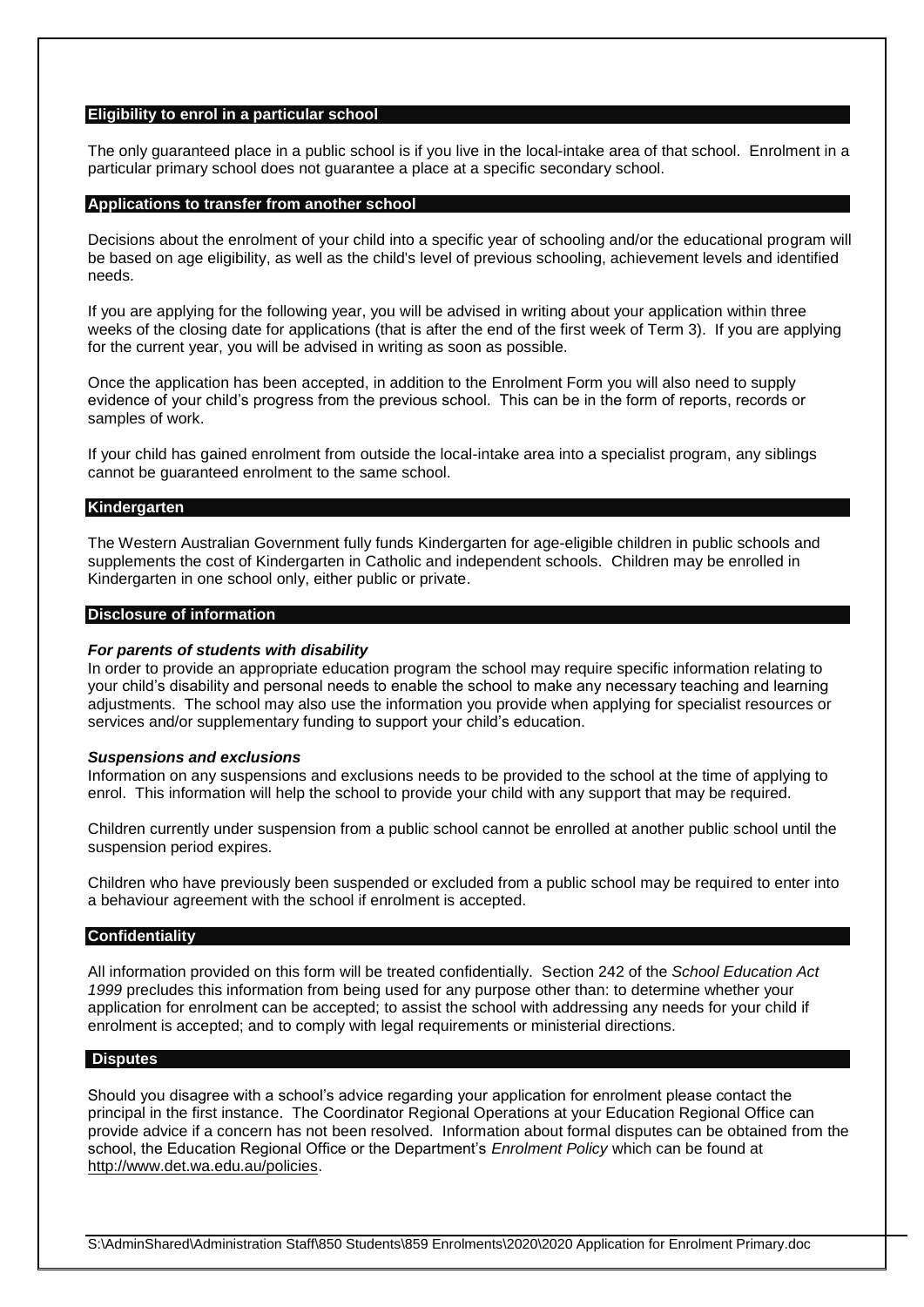

# **Campbell Primary School**

**Primary Yr 1- 6 2020**

| <b>OFFICE USE ONLY</b>                                        |                      |  |
|---------------------------------------------------------------|----------------------|--|
| Date received:                                                |                      |  |
| Year Level:                                                   |                      |  |
| Birth certificate/Passport/Travel document sighted (Circle).  |                      |  |
| Student resides within local intake area $\Box$ YES $\Box$ NO |                      |  |
| Visa sighted:                                                 | $\Box$ YES $\Box$ NO |  |
| Family Court Order/s:                                         | $\Box$ YES $\Box$ NO |  |
|                                                               |                      |  |

## **APPLICATION FOR ENROLMENT FORM**

*(For enrolment in a Western Australian Public School)* 1 **APPLICATION:** 

**Students in the compulsory years of schooling who are already enrolled at the school do not need to** *lodge a new application for that school each year.*

### **DECLARATION**

| <b>DECLARATION</b>                                                                                                                                                                                                                                                                                                                                                                                                                            |
|-----------------------------------------------------------------------------------------------------------------------------------------------------------------------------------------------------------------------------------------------------------------------------------------------------------------------------------------------------------------------------------------------------------------------------------------------|
| The information and statements provided in this application for enrolment are true and accurate in relation to:<br>Name of child:                                                                                                                                                                                                                                                                                                             |
| Name of person enrolling child:                                                                                                                                                                                                                                                                                                                                                                                                               |
| Title: _____1 <sup>st</sup> Name: __________________2 <sup>nd</sup> Name: _____________Surname: _______________________                                                                                                                                                                                                                                                                                                                       |
| Relationship to child: __________<br>പ്രഖ്യാത്തില്ല യാണ്ട്.<br>(Independent Minors and those aged 18 years or older may apply on their own behalf)                                                                                                                                                                                                                                                                                            |
| Tel (H): ________________                                                                                                                                                                                                                                                                                                                                                                                                                     |
|                                                                                                                                                                                                                                                                                                                                                                                                                                               |
| NOTE: Children may be enrolled in Kindergarten in one school only, either public or private.<br>NOTE: In the event that statements made in this application later prove to be false or misleading, a decision on this<br>application may be reversed. Information supplied may need to be checked by the school.                                                                                                                              |
| <b>DOCUMENTS TO BE PROVIDED</b>                                                                                                                                                                                                                                                                                                                                                                                                               |
| <b>Checklist:</b>                                                                                                                                                                                                                                                                                                                                                                                                                             |
| Please place an *' $X'$ in the box $\boxtimes$ to indicate each document attached (or sighted) to this application form.<br>*Note: If you are typing the information into this form, double click the check box and select the radio button under the<br>heading Default value 'Checked' and click OK.<br>1.<br>if applicable. (Principals will refer to guidance 3.5.1 of the Enrolment Procedures where evidence is not<br>provided).<br>2. |
| 3.                                                                                                                                                                                                                                                                                                                                                                                                                                            |
| Proof of address (see Requested documentation in the attached Parent information)<br>4.                                                                                                                                                                                                                                                                                                                                                       |
| 5.                                                                                                                                                                                                                                                                                                                                                                                                                                            |
| 6.                                                                                                                                                                                                                                                                                                                                                                                                                                            |
| If your child was not born in Australia, you must provide evidence of:<br>1.                                                                                                                                                                                                                                                                                                                                                                  |
| 2.                                                                                                                                                                                                                                                                                                                                                                                                                                            |
| 3.                                                                                                                                                                                                                                                                                                                                                                                                                                            |
| If your child is a temporary visa holder, you must also provide:<br>provided by Education and Training International (ETI) email: study.eti@dtwd.wa.gov.au<br>(if holding an International full fee student visa, sub class 571);<br>or<br>Evidence of the visa for which the student has applied if the student holds<br>a bridging visa                                                                                                     |
|                                                                                                                                                                                                                                                                                                                                                                                                                                               |

S:\AdminShared\Administration Staff\850 Students\859 Enrolments\2020\2020 Application for Enrolment Primary.doc